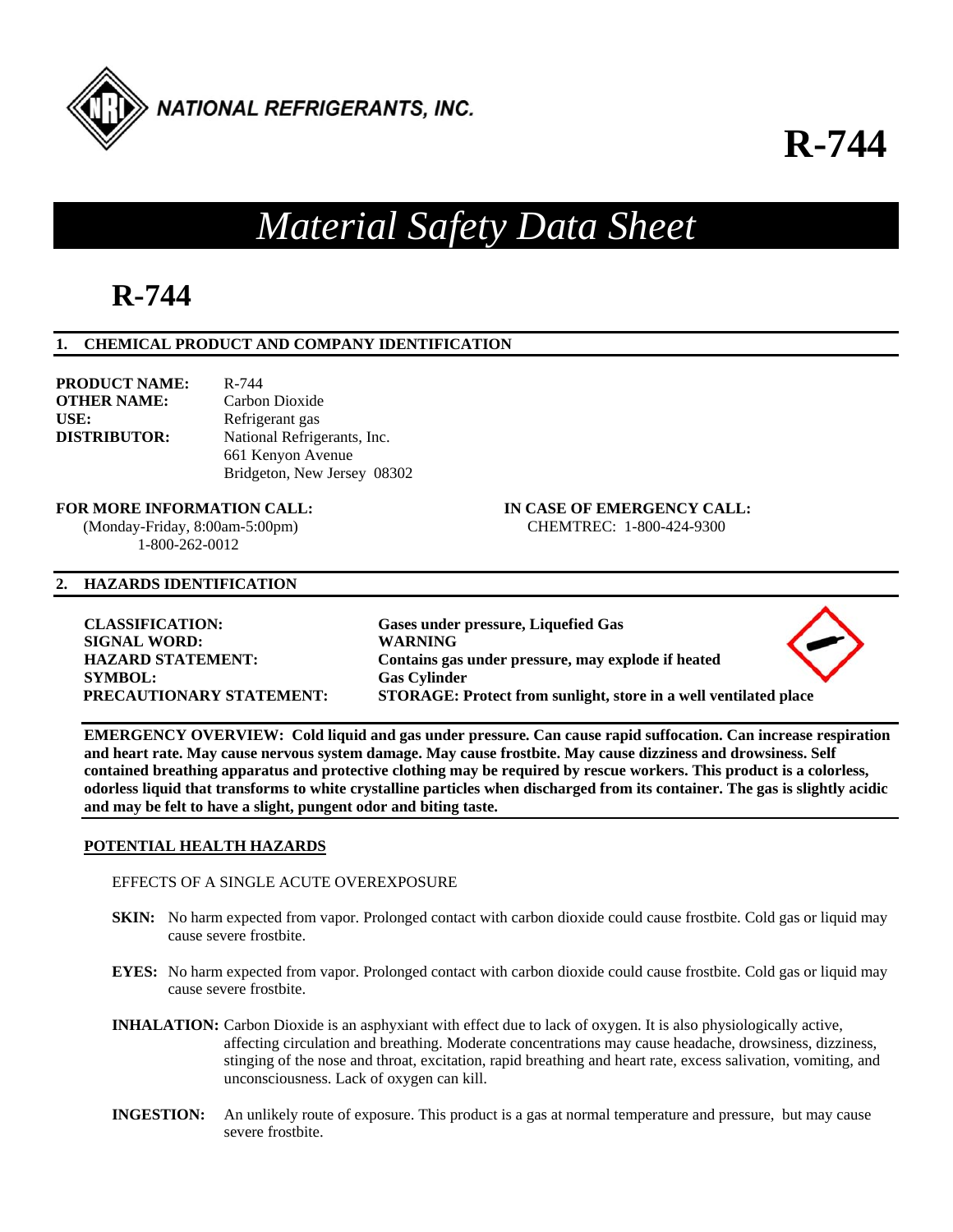

**DELAYED EFFECTS:** No harm expected to healthy individuals. Where competent medical authority deems that such illness would be aggravated by exposure to carbon dioxide, persons in ill health should be restricted from working with or handling.

**OTHER EFFECTS OF OVEREXPOSURE:** Damage to retinal or ganglion cells and central nervous system may occur.

**MEDICAL CONDITIONS AGGRAVATED BY OVEREXPOSURE:** The toxicology and the physical and chemical properties of carbon dioxide suggest that overexposure is unlikely to aggravate existing medical conditions.

**Ingredients found on one of the OSHA designated carcinogen lists are listed below.** 

#### **INGREDIENT NAME NTP STATUS IARC STATUS OSHA LIST**

No ingredients listed in this section

## **3. COMPOSITION / INFORMATION ON INGREDIENTS**

**INGREDIENT NAME CAS NUMBER WEIGHT %** 

Carbon Dioxide 124-38-9 100%

There are no impurities or stabilizers that contribute to the classification of the material identified in Section 2

## **4. FIRST AID MEASURES**

- **SKIN:** Promptly flush skin with water until all chemical is removed. If there is evidence of frostbite, bathe (do not rub) with lukewarm (not to exceed 105˚F (41˚C)) water. If water is not available, cover with a clean, soft cloth or similar covering. Get medical attention if symptoms persist.
- **EYES:** Immediately flush eyes with large amounts of warm water for at least 15 minutes (in case of frostbite, water should be lukewarm, (not to exceed 105˚F (41˚C)) lifting eyelids occasionally to facilitate irrigation. Get medical attention if symptoms persist.
- **INHALATION:** Immediately remove to fresh air. If breathing has stopped, give artificial respiration. Use oxygen as required, provided a qualified operator is available. Get medical attention immediately.
- **INGESTION:** Ingestion is an unlikely route of exposure. This product is a gas at normal temperature and pressure.

**ADVICE TO PHYSICIAN:** Treatment of overexposure should be directed at the control of symptoms and the clinical conditions.

## **5. FIRE FIGHTING MEASURES**

#### **FLAMMABLE PROPERTIES**

FLASH POINT: None **FLASH POINT METHOD:** Not applicable **AUTOIGNITION TEMPERATURE:** Unknown **UPPER FLAME LIMIT (volume % in air):** None **LOWER FLAME LIMIT (volume % in air):** None **FLAME PROPAGATION RATE (solids):** Not applicable **OSHA FLAMMABILITY CLASS:** Not applicable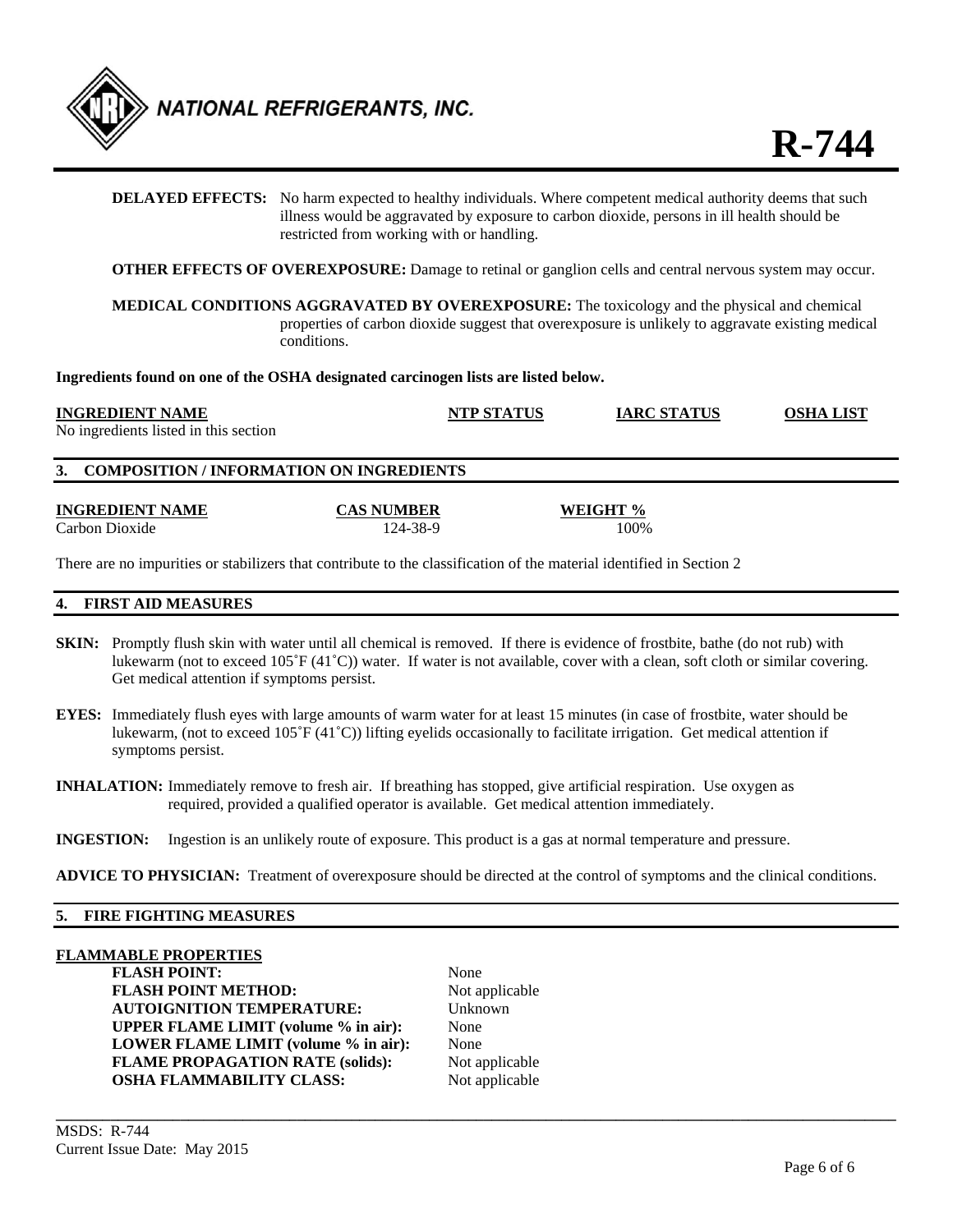

## **EXTINGUISHING MEDIA:**

Use any standard agent – choose the one most appropriate for type of surrounding fire (material itself is not flammable)

## **UNUSUAL FIRE AND EXPLOSION HAZARDS:**

Carbon Dioxide cannot catch fire. Heat of fire can build pressure in cylinder and cause it to rupture. No part of the container should be exposed to a temperature higher than 125˚F. Liquid carbon dioxide containers are equipped with pressure relief devices.

## **SPECIAL FIRE FIGHTING PRECAUTIONS/INSTRUCTIONS**:

**WARNING: High-pressure liquid and gas**. Firefighters should wear appropriate gear for surrounding fire. Evacuate all personnel from impacted area. Immediately spray containers with water from maximum distance until cool, taking care not to spray water on to vents on top of container. Do not discharge sprays in to liquid carbon dioxide, which will freeze water rapidly. When containers have cooled, move them away from fire area if it can be done without risk. Self-contained breathing apparatus may be required by rescue workers. On-site fire brigades must comply with OSHA 29 CFR 1910.156 and applicable standards under 29 CFR 1910 Subpart L—Fire Protection.

## **6. ACCIDENTAL RELEASE MEASURES**

#### **WARNING! Cold liquid and gas under pressure**

Carbon dioxide is an asphyxiant. Lack of oxygen can kill. Evacuate all personnel from release area. Use self contained breathing apparatus and protective clothing where needed. Liquid carbon dioxide will not "spill". Flakes of carbon dioxide will form at pressures below 67 psig (461.95 kPa) and fall as snow. Shut off leak if you can do so without risk. Ventilate area or move container to a well-ventilated area. Test for sufficient oxygen, especially in confined spaces, before allowing entry.

Prevent waste from contaminating the surrounding environment. Keep personnel away. Discard any product, residue, disposable container, or liner in an environmentally acceptable manner, in full compliance with federal, state, and local regulations

## **7. HANDLING AND STORAGE**

#### **NORMAL HANDLING:**

Never allow any unprotected part of your body to touch un-insulated pipes or vessels containing refrigerated liquid. Flesh will stick to the extremely cold metal and tears when you try to pull it free. Use suitable hand truck to move containers. Containers must be handles and stored in an upright position. Do not drop or tip containers, or roll them on their sides. If valve is hard to open discontinue use and contact your supplier.

#### **STORAGE RECOMMENDATIONS:**

Gas can cause rapid suffocation due to oxygen deficiency. Store and use with adequate ventilation. Do not store in a confined space. Carbon dioxide is heavier than air. It tends to accumulate near the floor of an enclosed space, displacing air and pushing it upward. This creates an oxygen deficient atmosphere near the floor. Ventilate the space before entry. Verify sufficient oxygen concentration. Close container valve after each use; keep closed even when empty. Use adequate pressure relief devices in systems and piping to prevent pressure build up.

#### **INCOMPATIBLITIES:**

Alkali metals, alkaline earth metals, metal acetylides, chromium, titanium above  $1022\text{°F}$  (550°C), uranium above  $\text{°F}$  (750°C), magnesium above 1427˚F (775˚C).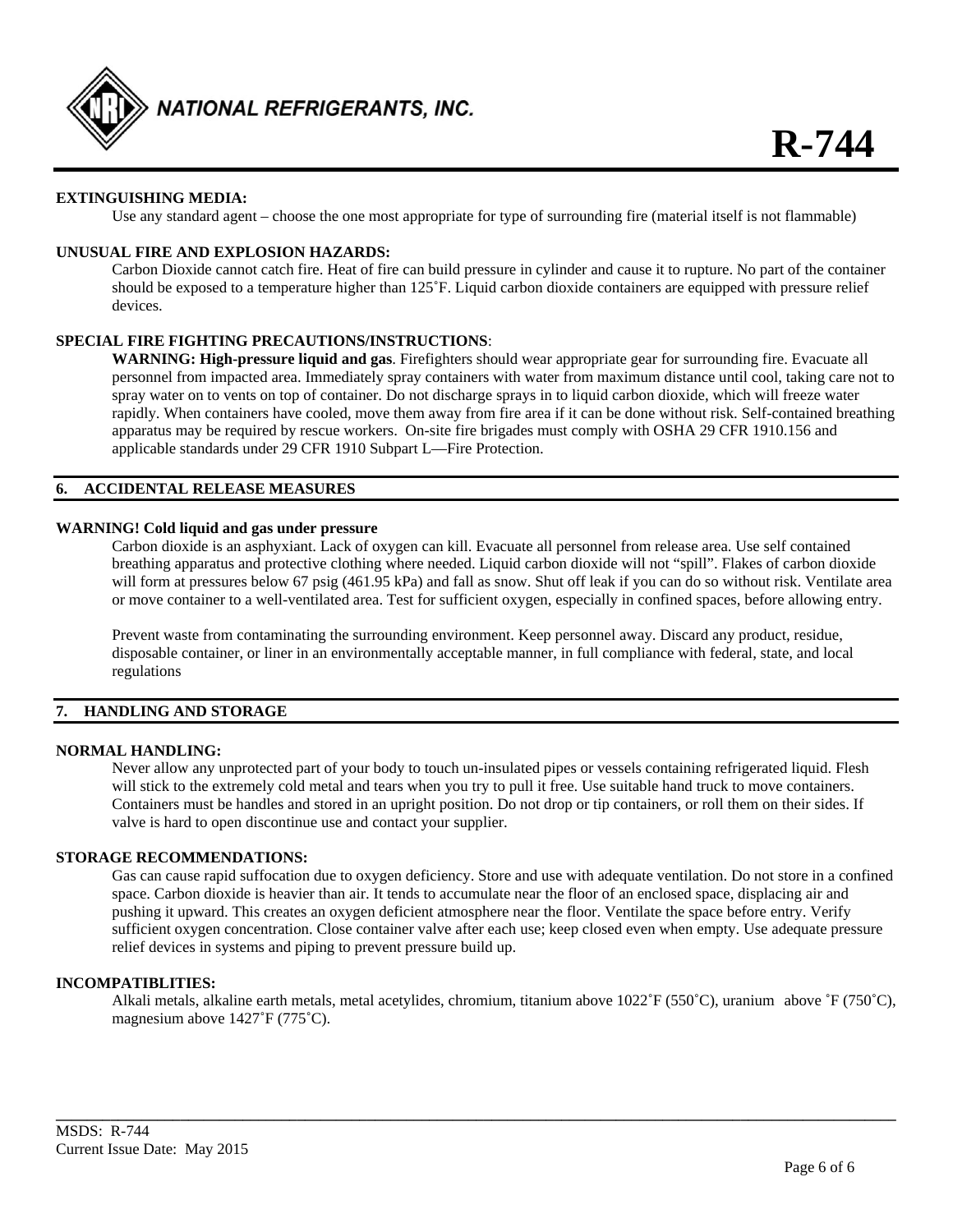

#### **8. EXPOSURE CONTROLS / PERSONAL PROTECTION**

#### **ENGINEERING CONTROLS:**

Use local exhaust system, if necessary, to keep the concentration of carbon dioxide below all applicable exposure limits. Under certain conditions, general exhaust ventilation may be acceptable to keep carbon dioxide below the exposure limit

#### **PERSONAL PROTECTIVE EQUIPMENT**

#### **SKIN PROTECTION:**

Wear insulated neoprene gloves and safety shoes for handling cylinders. Select PPE in accordance with OSHA 29 CFR 1910.132 and 1910.133

#### **EYE PROTECTION:**

For normal conditions, wear safety glasses. Where there is reasonable probability of liquid contact, wear chemical safety goggles.

#### **RESPIRATORY PROTECTION:**

None generally required for adequately ventilated work situations. For accidental release or non-ventilated situations, or release into confined space, where the concentration may be above the PEL, use a self-contained NIOSH approved breathing apparatus or supplied air respirator. For escape: use the former or a NIOSH approved gas mask with organic vapor canister.

## **EXPOSURE GUIDELINES**

**INGREDIENT NAME ACGIH TLV OSHA PEL OTHER LIMIT** Carbon Dioxide 5000 ppm TWA (8hr) 5000 ppm TWA (8hr) None

**OTHER EXPOSURE LIMITS FOR POTENTIAL DECOMPOSITION PRODUCTS:**   $IDLH = 40,000$ ppm

## **9. PHYSICAL AND CHEMICAL PROPERTIES**

| <b>APPEARANCE:</b>                                 | Colorless liquid                                                                           |
|----------------------------------------------------|--------------------------------------------------------------------------------------------|
| <b>PHYSICAL STATE:</b>                             | Can be present as a liquid or a gas                                                        |
| <b>MOLECULAR WEIGHT:</b>                           | 44.01                                                                                      |
| <b>CHEMICAL FORMULA:</b>                           | CO <sub>2</sub>                                                                            |
| <b>ODOR:</b>                                       | Slight pungent odor                                                                        |
| <b>SPECIFIC GRAVITY</b> (water $= 1.0$ ):          | 1.22 @ 19.4 $\degree$ F (-7 $\degree$ C)                                                   |
| <b>SOLUBILITY IN WATER</b> (vol/vol at 68 F): 0.90 |                                                                                            |
| $pH$ :                                             | 3.7 (for carbonic acid)                                                                    |
| <b>LIQUID DENSITY:</b>                             | 47.6 lb/cu.ft. (762 kg/cu.meter) (saturated at $21.1^{\circ}$ C (70 $^{\circ}$ F) at 1 atm |
| <b>SUBLIMATION POINT (at 1 atm):</b>               | $-78.5$ °C ( $-109.3$ °F)                                                                  |
| <b>VAPOR PRESSURE:</b>                             | 838 psig @ 70°F                                                                            |
| VAPOR DENSITY $(air = 1.0)$ :                      | 1.52 @ $70^{\circ}F(21.^{\circ}1C)$                                                        |
| <b>EVAPORATION RATE:</b>                           | High                                                                                       |
| % VOLATILES:                                       | 100                                                                                        |
| <b>ODOR THRESHOLD:</b>                             | Not applicable                                                                             |
| <b>FLAMMABILITY:</b>                               | Nonflammable                                                                               |
| <b>LEL/UEL:</b>                                    | None/None                                                                                  |
| <b>PARTITIION COEFF</b> (n-octanol/water)          | Not available                                                                              |
| <b>AUTO IGNITION TEMP:</b>                         | Not applicable                                                                             |
|                                                    |                                                                                            |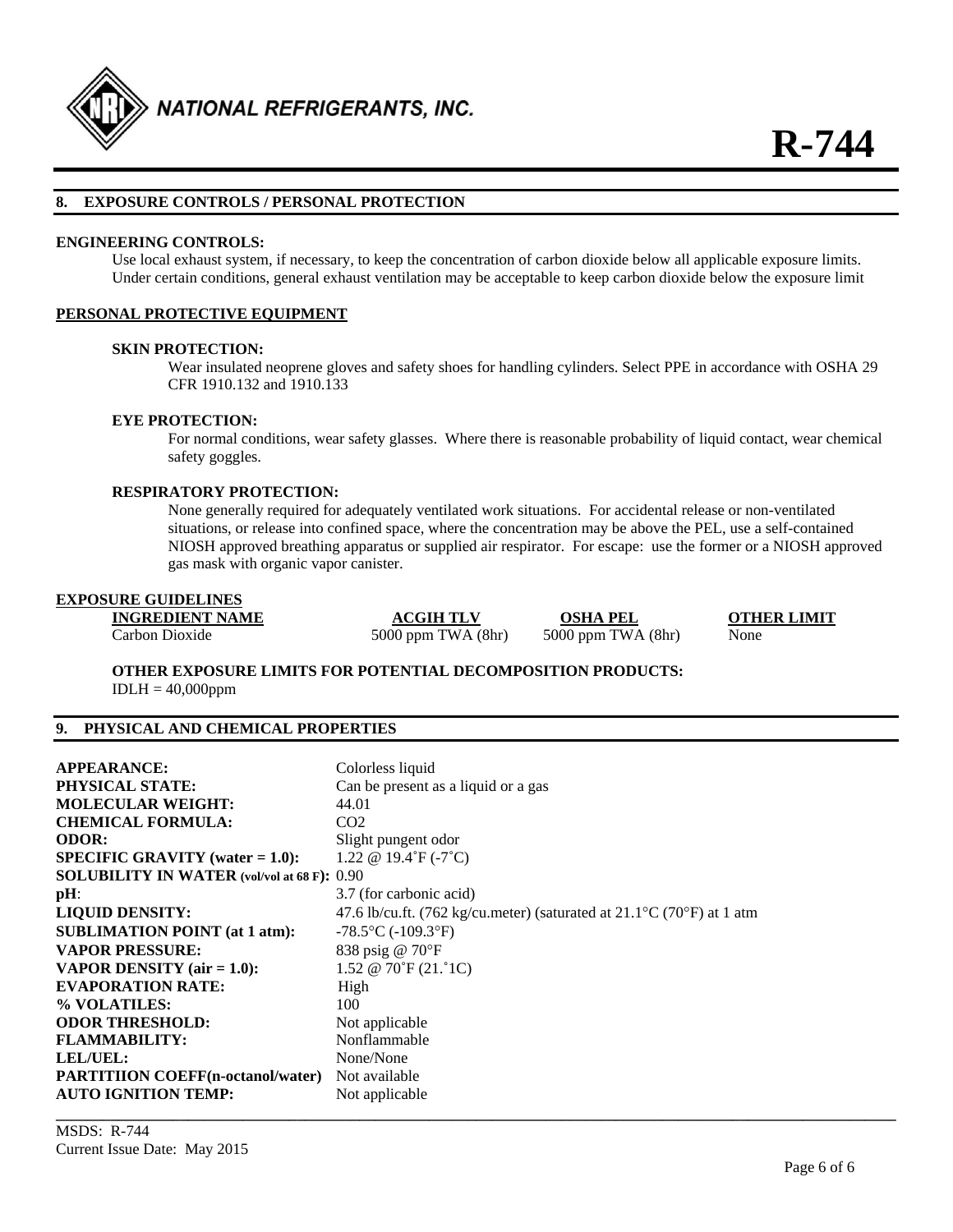

#### **DECOMPOSITION TEMPERATURE** Not available **VISCOSITY:** Not applicable

**FLASH POINT:** Not applicable (Flash point method and additional flammability data are found in Section 5.)

## **10. STABILITY AND REACTIVITY**

**NORMALLY STABLE:** The product is stable.

**CONDITIONS TO AVOID:** Contact with incompatible materials, exposure to electrical discharges and or high temperatures listed below.

**INCOMPATIBLE MATERIALS:** Alkali metals, alkaline earth metals, metal acetylides, chromium, titanium above 1022˚F (550˚C), uranium above 1382˚F (750˚C), magnesium above 1427˚F (775˚C).

**DECOMPOSITION PRODUCTS:** Electrical discharges and high temperatures decompose carbon dioxide in to carbon monoxide and oxygen. Decomposition in to toxic, flammable, and/or oxidizing materials under above stated conditions

## **11. TOXICOLOGICAL INFORMATION**

**IMMEDIATE (ACUTE) EFFECTS:**Carbon Dioxide is an asphyxiant. It initially stimulates respiration and then causes respiratory depression. High concentrations result in narcosis. Symptoms in humans are as follows:

| <b>CONCENTRATION</b> | <b>EFFECT</b>                                                   |
|----------------------|-----------------------------------------------------------------|
| 1%                   | Breathing rate increases slightly                               |
| 2%                   | Breathing rate increases to 50% above the normal level.         |
|                      | Prolonged exposure can cause headache, tiredness.               |
| 3%                   | Breathing increases to twice the normal rate and becomes        |
|                      | labored. Weak narcotic effect. Impaired hearing, headache,      |
|                      | increased blood pressure and heart rate.                        |
| $4 - 5%$             | Breathing increases to approximately four times normal rate,    |
|                      | symptoms of intoxification become evident, and slight choking   |
|                      | may be felt.                                                    |
| $5 - 10%$            | Characteristic sharp odor noticeable. Very labored breathing,   |
|                      | headache, visual impairment, and ringing in the ears. Judgment  |
|                      | may be impaired, followed within minutes by loss of             |
|                      | consciousness.                                                  |
| 10-100%              | Unconsciousness occurs more rapidly above 10% level.            |
|                      | Prolonged exposure to high concentrations may eventually result |
|                      | in death from asphyxiation.                                     |

**DELAYED (CHRONIC) EFFECTS:** A single study has shown an increase in heart defects in rats exposed to 6% carbon dioxide in air for 24 hours at different times during gestation. There is no evidence that carbon dioxide is teratogenic in humans.

## **POTENTIAL HEALTH HAZARDS**

## EFFECTS OF A SINGLE ACUTE OVEREXPOSURE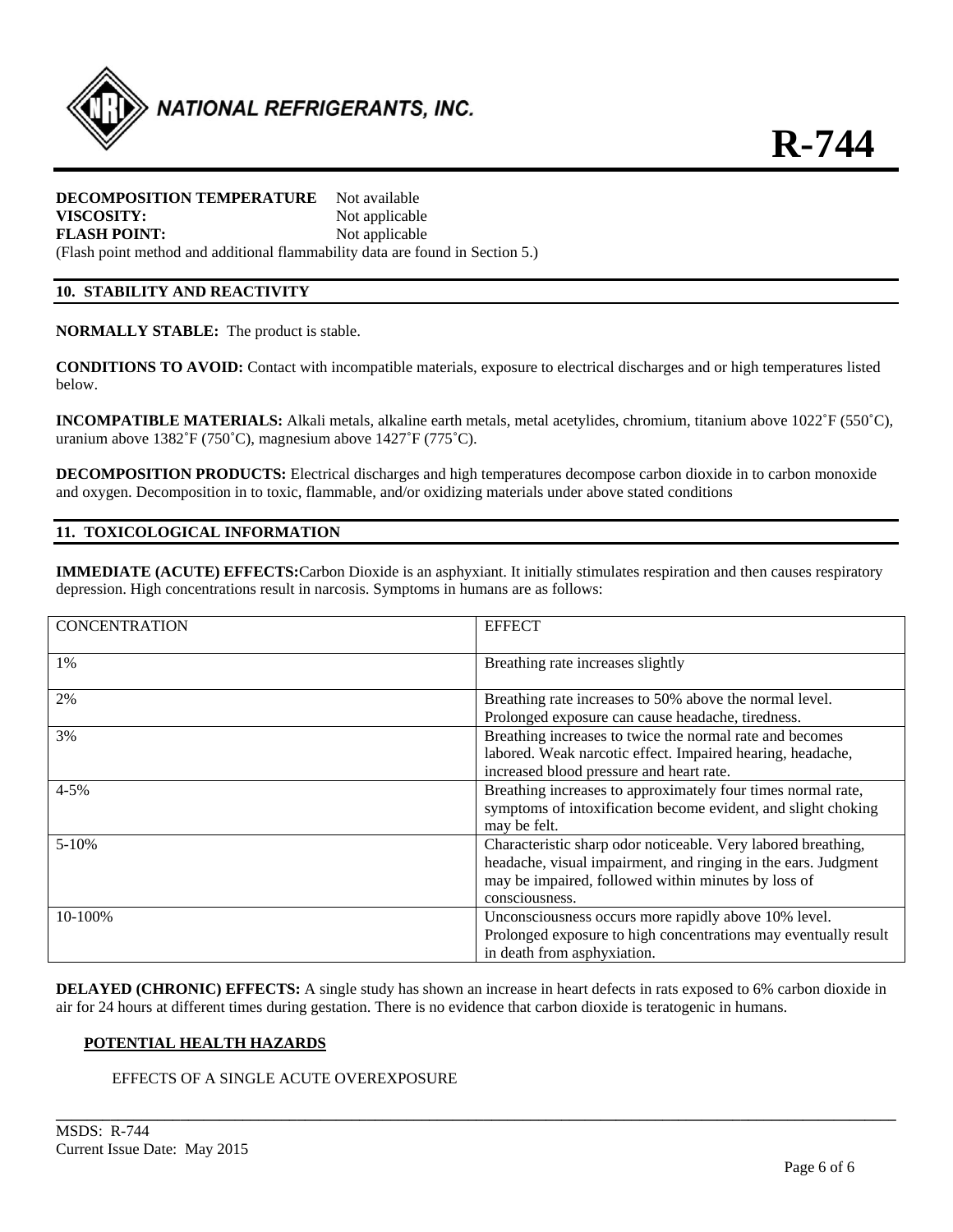

- **SKIN:** No harm expected from vapor. Prolonged contact with carbon dioxide could cause frostbite. Cold gas or liquid may cause severe frostbite.
- **EYES:** No harm expected from vapor. Prolonged contact with carbon dioxide could cause frostbite. Cold gas or liquid may cause severe frostbite.
- **INHALATION:** Carbon Dioxide is an asphyxiant with effect due to lack of oxygen. It is also physiologically active, affecting circulation and breathing. Moderate concentrations may cause headache, drowsiness, dizziness, stinging of the nose and throat, excitation, rapid breathing and heart rate, excess salivation, vomiting, and unconsciousness. Lack of oxygen can kill.
- **INGESTION:** An unlikely route of exposure. This product is a gas at normal temperature and pressure. But may cause severe frostbite.
- **DELAYED EFFECTS:** No harm expected to healthy individuals. Where competent medical authority deems that such illness would be aggravated by exposure to carbon dioxide, persons in ill health should be restricted from working with or handling.

**OTHER EFFECTS OF OVEREXPOSURE:** Damage to retinal or ganglion cells and central nervous system may occur.

**MEDICAL CONDITIONS AGGRAVATED BY OVEREXPOSURE:** The toxicology and the physical and chemical properties of carbon dioxide suggest that overexposure is unlikely to aggravate existing medical conditions.

**Ingredients found on one of the OSHA designated carcinogen lists are listed below.** 

| <b>INGREDIENT NAME</b>                | <b>NTP STATUS</b> | <b>IARC STATUS</b> | <b>OSHA LIST</b> |
|---------------------------------------|-------------------|--------------------|------------------|
| No ingredients listed in this section |                   |                    |                  |

## **12. ECOLOGICAL INFORMATION**

**ECOTOXICITY:** No adverse ecological effects expected

**OTHER ADVERS EFFECTS:** Carbon Dioxide does not contain any Class I or Class II ozone-depleting chemicals.

#### **13. DISPOSAL CONSIDERATIONS**

**WASTE DISPOSAL METHOD:** Do not attempt to dispose of residual or unused quantities. Return cylinder to supplier.

## **14. TRANSPORT INFORMATION**

| <b>US DOT ID NUMBER:</b>                           | <b>UN1013</b>  |
|----------------------------------------------------|----------------|
| <b>US DOT PROPER SHIPPING NAME:</b> Carbon Dioxide |                |
| <b>US DOT HAZARD CLASS:</b>                        | 2.2            |
| <b>US DOT PACKING GROUP:</b>                       | Not applicable |
| US DOT RQ:                                         | None           |

**SPECIAL SHIPPING INFORMATION:** Cylinders should be transported in a secure position, in a well-ventilated vehicle. Cylinders transported in an enclosed, non-ventilated compartment of a vehicle can present serious safety hazards.